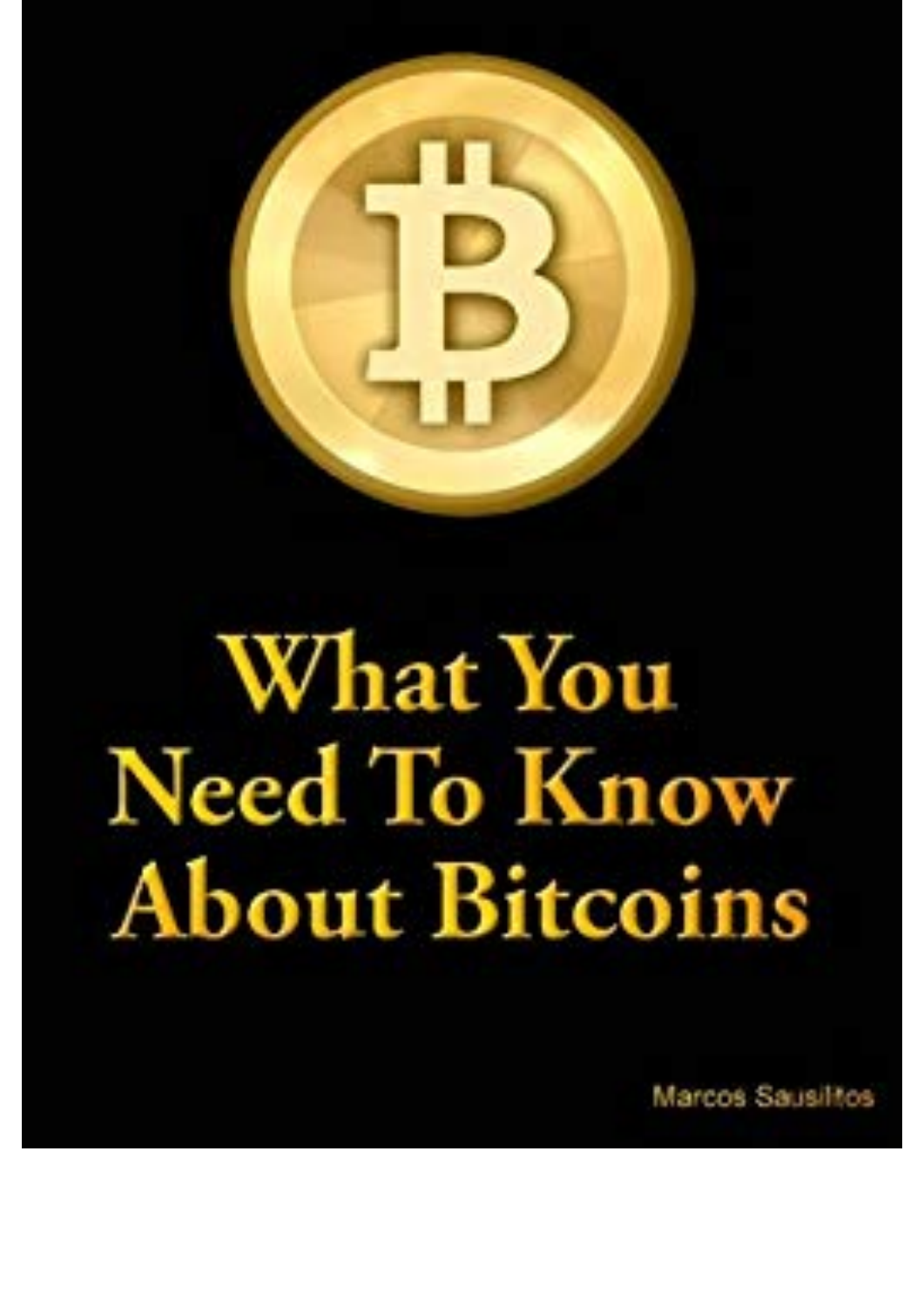*Marcos Sausilitos*

## **What You Need To Know About Bitcoins**

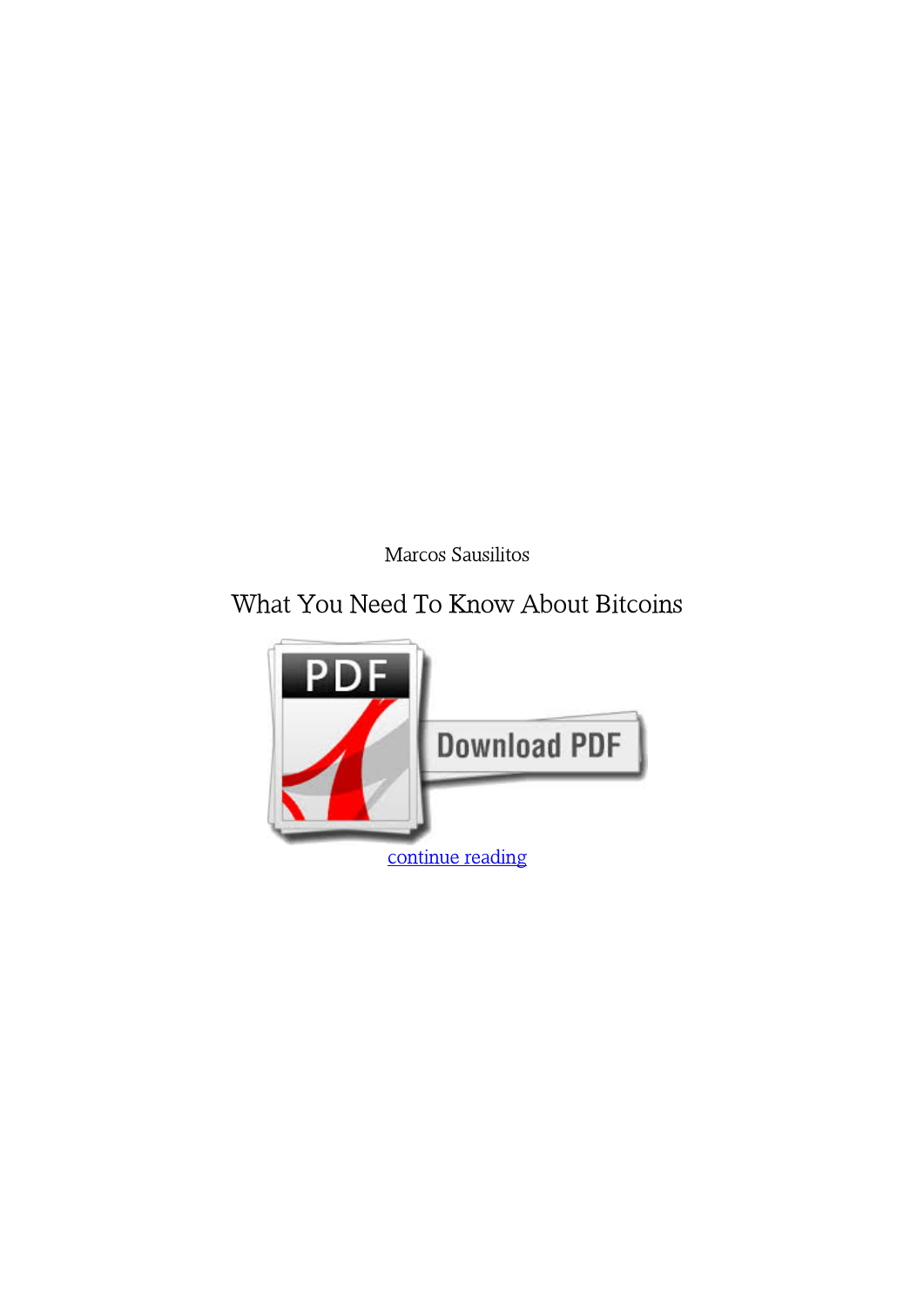What is a Bitcoin?What is all this talk of bitcoins? (A new digital currency) Can I earn money from bitcoins? That meant that \$100 committed to bitcoins quickly became near \$300,000 in under a season. (Yes!). Any former investors bored with the current algorithm robot trading world will find an excellent new home in the trading of bitcoins. (It's possible). Can bitcoins destroy the globe? (Possibly) Exactly what is a bitcoin? Bitcoins are, regarding to bitcoin.org, "a peer-to-peer currency. If you are hesitant to actually buy BTC, you' Of course such crazy swings are not for those with poor stomachs. The scope of this text is bound by design, and skips the more technical areas of BTC, but should quickly get anyone unfamiliar with BTC up to speed in no time.e. YOU).But what does this mean for you personally?ll be happy to hear that your personal computer can actually start mining BTC with unused cycles and become set up in less than 5 minutes.01 USD in July of 2010 to near \$30 in July of 2011. (Yes, and you could eliminate) MAY I make money by just running my family computer? In this text we will briefly describe how to get started trading your personal BTC, how to start producing your own BTC from your home computer, & most importantly what you need to know to be able to protected your BTC from feasible reduction or theft. In June of 2011, I watched in glee as bitcoins proceeded to go from \$15 to over \$30 to \$.01 back to \$18 in just a matter of days. Will bitcoins revolutionize the globe and free the people from fiat currencies? These tasks are handled collectively by the network" The technology behind BTC could make also the most tech savvy' This eBook is intended to provide an instant background and offer the reader with the chance to be involved with, and possibly benefit from, BTC. This could do it again, or they could become worthless, immediately.A bitcoin is abbreviated as BTC.s eyes bleed. And great thoughts have both said it could reshape the globe or destroy the world as we realize it. (i. Peer-to-peer means that no central authority problems new money or tracks transactions. They captured my attention after watching the price of BTC (bitcoins) rise from significantly less than \$. This text will lead you in the right direction of establishing your miner, briefly giving you the background essential to mine. If you do opt to mine BTC, which is in fact quite profitable, links are provided as well as information regarding the equipment you will have to optimize profits.



[continue reading](http://bit.ly/2Tge8Fv)